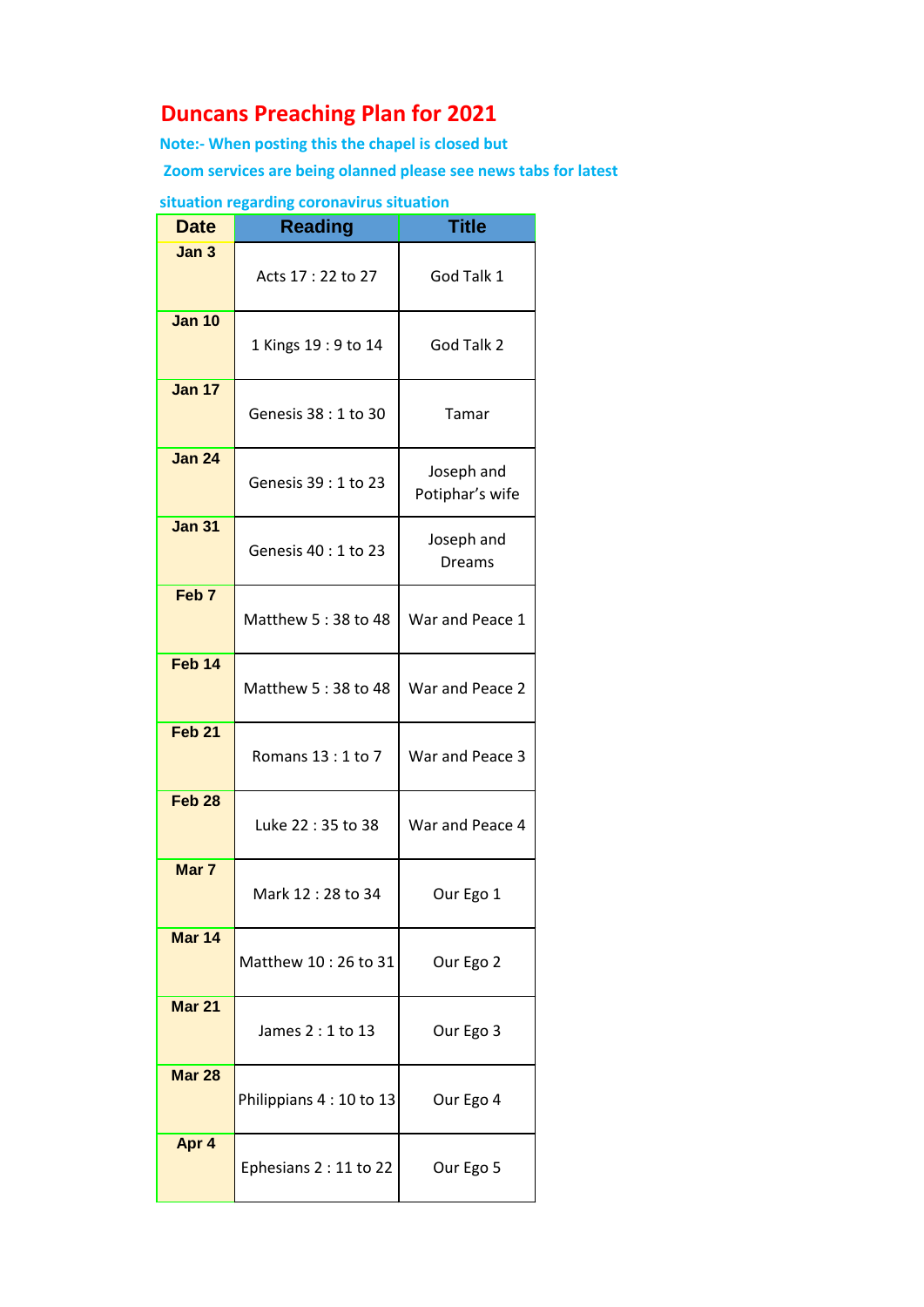| Apr 11        | John 6 : 35 to 44            | The Mind of Christ                |
|---------------|------------------------------|-----------------------------------|
| Apr 18        | Matthew 7: 7 to 11           | Intimacy With God                 |
| Apr 25        | Genesis 1 : 26 to 31         | Christians at Work<br>1           |
| May 2         | 2 Corinthians 5:16 to<br>21  | <b>Christians at Work</b><br>2    |
| May 9         | 2 Corinthians 6:14 to<br>7:1 | Temple of the<br>Living God       |
| May 16        | 2 Corinthians 7 : 2 to<br>16 | Godly grief                       |
| <b>May 23</b> | Romans 8:31 to 39            | Relationship<br><b>Means Love</b> |
| May 30        | Psalm 33:13 to 23            | God's Steadfast<br>Love           |
| Jun 6         | Colossians 2 : 6 to 15       | Jesus is the Centre               |
| <b>Jun 13</b> | Ephesians 2 : 1 to 10        | How the Gospel<br>Fits            |
| Jun 20        | Romans 10 : 11 to 15         | Managing God's<br>Message         |
| <b>Jun 27</b> | Luke 6:37 to 42              | <b>Judging Others</b>             |
| Jul 4         | Matthew 28 : 17 to 20        | Evangelism 1                      |
| <b>Jul 11</b> | Galatians 1:6 to 7           | Evangelism 2                      |
| <b>Jul 18</b> | 1st Peter 3 : 13 to 17       | Evangelism 3                      |
| <b>Jul 25</b> | Matthew 21: 23 to 27         | Evangelism 4                      |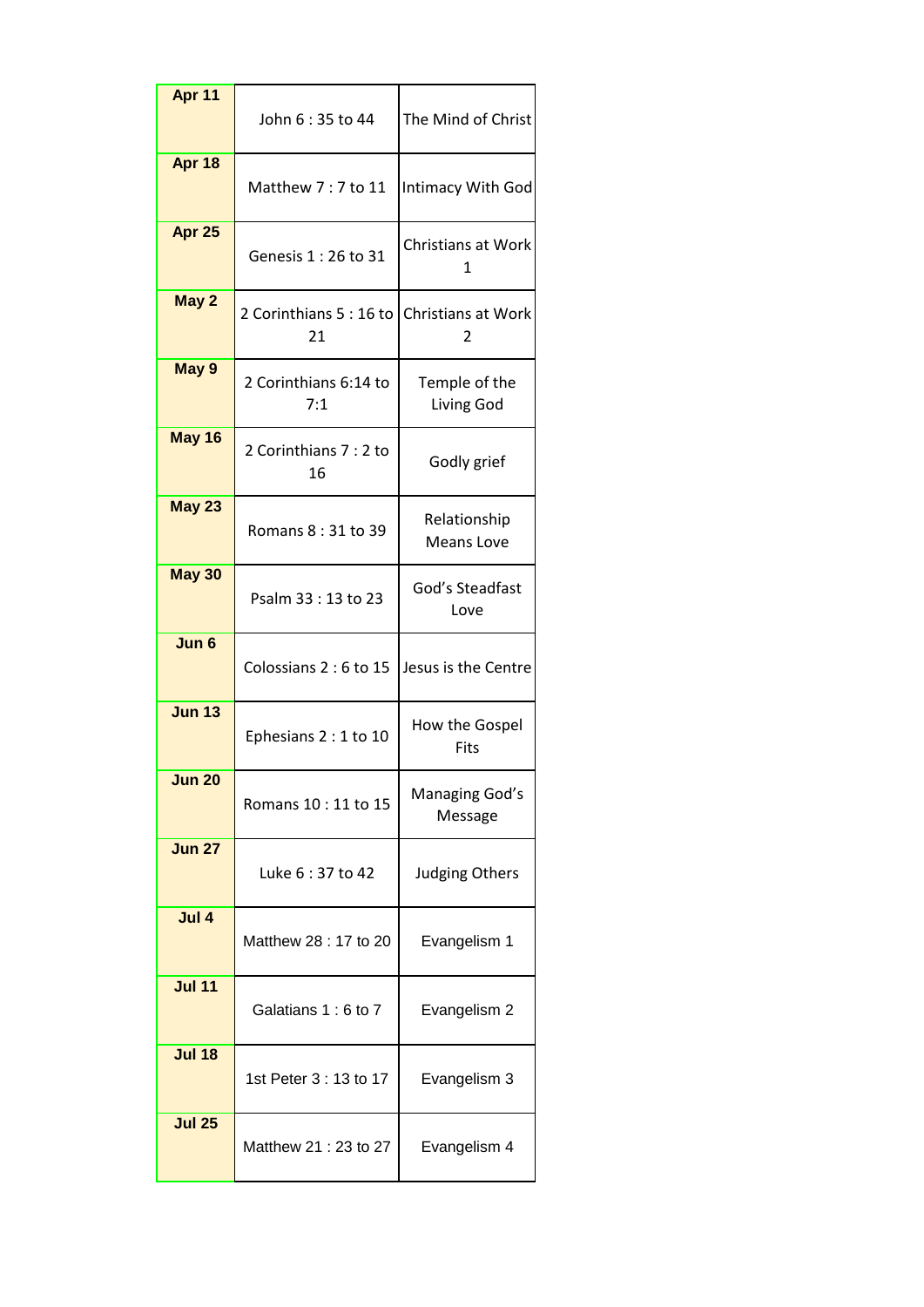| Aug 1            | 2 Corinthians 10:3 to<br>5                  | Evangelism 5              |
|------------------|---------------------------------------------|---------------------------|
| Aug 8            | Luke 18: 9 to 14                            | To Tithe or Not?          |
| <b>Aug 15</b>    | Matthew 5 : 1 to 12                         | Happiness 1               |
| <b>Aug 22</b>    | Luke 11:5 to 13                             | Happiness 2               |
| <b>Aug 29</b>    | Psalm 68 : 1 to 10                          | Happiness 3               |
| Sep 5            | 1 John 4: 13 to 18                          | Being God's Child         |
| <b>Sep 12</b>    | Matthew 20: 20 to 28                        | I'm Better Than<br>You!   |
| Sep 19           | Daniel 7 : 1 to 17                          | The Coming King           |
| <b>Sep 26</b>    | Luke 10:38 to 42                            | Being Too Busy            |
| Oct <sub>3</sub> | 1 Corinthians 1: 1 to 9                     | Living the New<br>Way 1   |
| <b>Oct 10</b>    | 1 Corinthians 4:1 to<br>21                  | Living the New<br>Way 2   |
| <b>Oct 17</b>    | 1 Corinthians 5: 1 to 8                     | Living the New<br>Way 3   |
| <b>Oct 24</b>    | 1 Corinthians 6: 1 to<br>11                 | Living the New<br>Way 4   |
| <b>Oct 31</b>    | Mark $1:1$ to 5 and<br>Matthew 28: 16 to 20 | <b>Baptism</b>            |
| Nov <sub>7</sub> | 1 Corinthians 7: 1 to<br>35                 | Living the New<br>Way 5   |
| <b>Nov 14</b>    | John 8: 2 to 11                             | <b>Structure of Grace</b> |